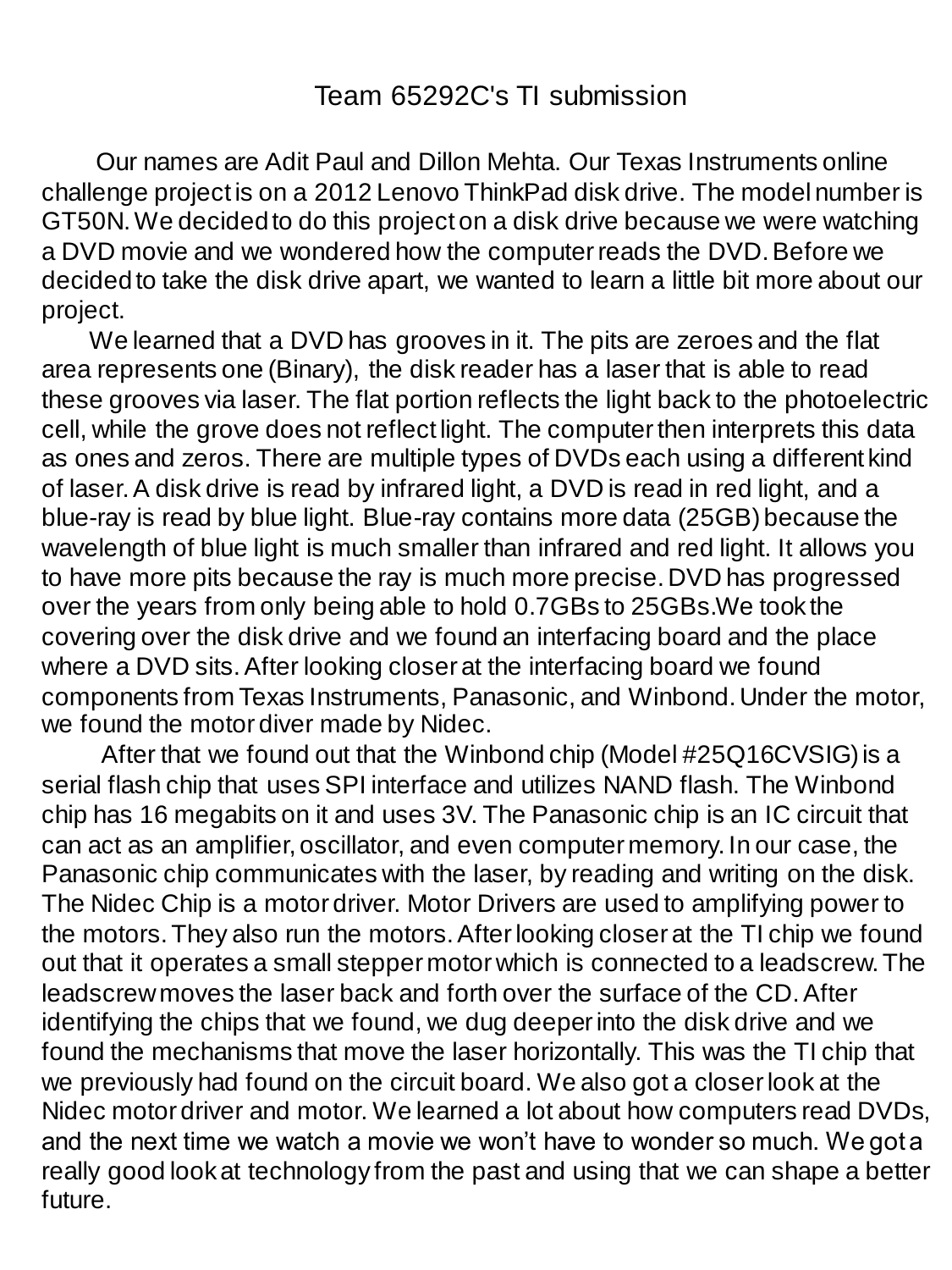

The disk drive before opening it. Model #GT50N



The interfacing board with the Panasonic chip, Texas Instruments Chip, Winbond, and in the top left corner there is the SATA II interface.



This is the disk drive with the cover of. We had to remove the rails because the disk drive was not powered. At the top of the picture the interfacing board.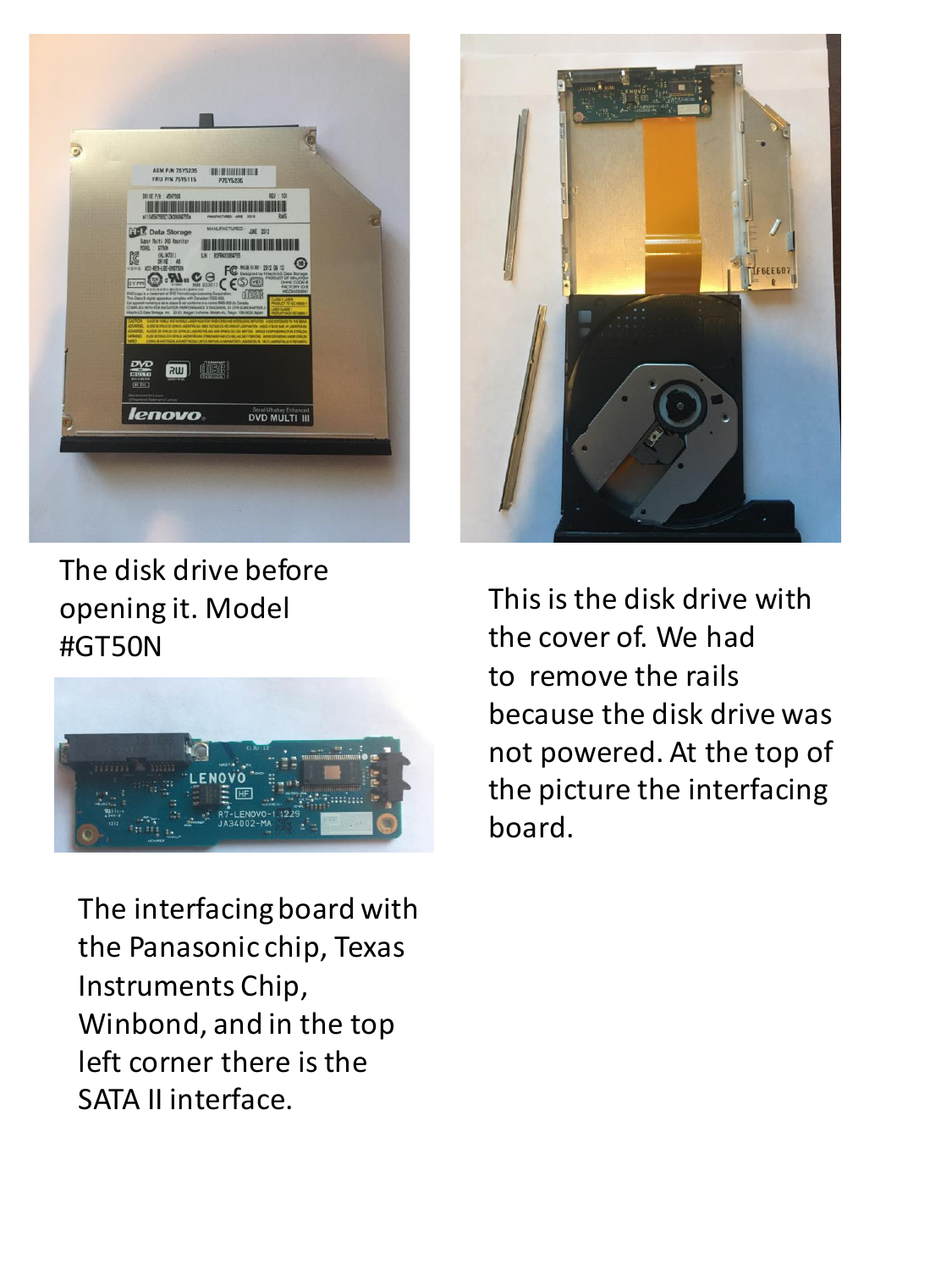

This is a picture of the motor and the laser.



Texas Instruments Chip Model #25I A9LL. It interfaces with the leadscrew that is used to move the laser across the disc.



Panasonic Chip Model #MN103SK8GRA. It communicates with the laser.



Winbond Chip Model #25016CVSIG. It stores all the code that is needed to run the disc.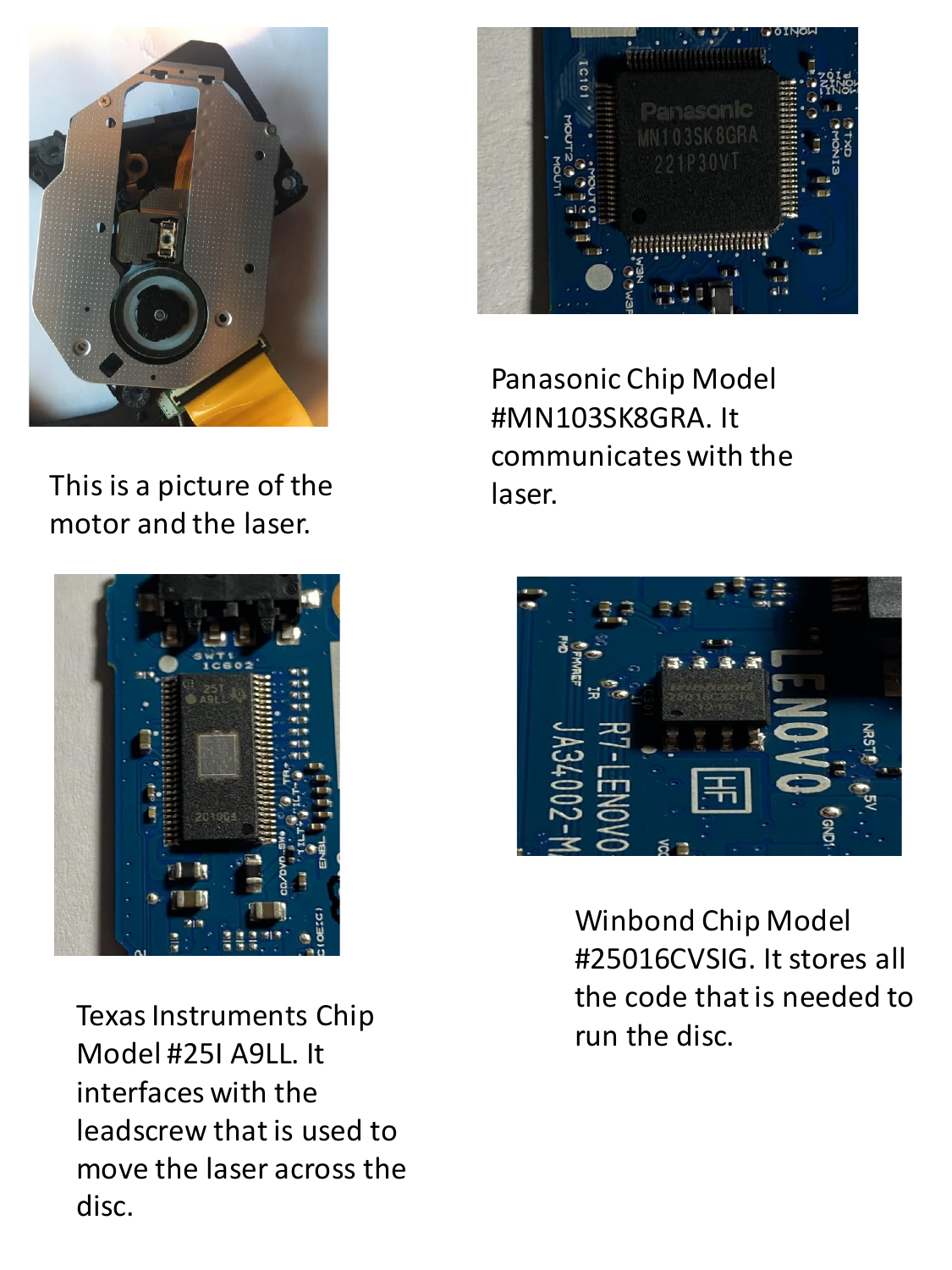

A close up of the laser which is used to read and write on a disc. It is managed by the Panasonic chip.

The Nidec motor and motor driver. It moves the disc in a circle so the laser can access all parts of it. It is connected to the interfacing board. It is also connected to the button that opens and closes the disc tray.